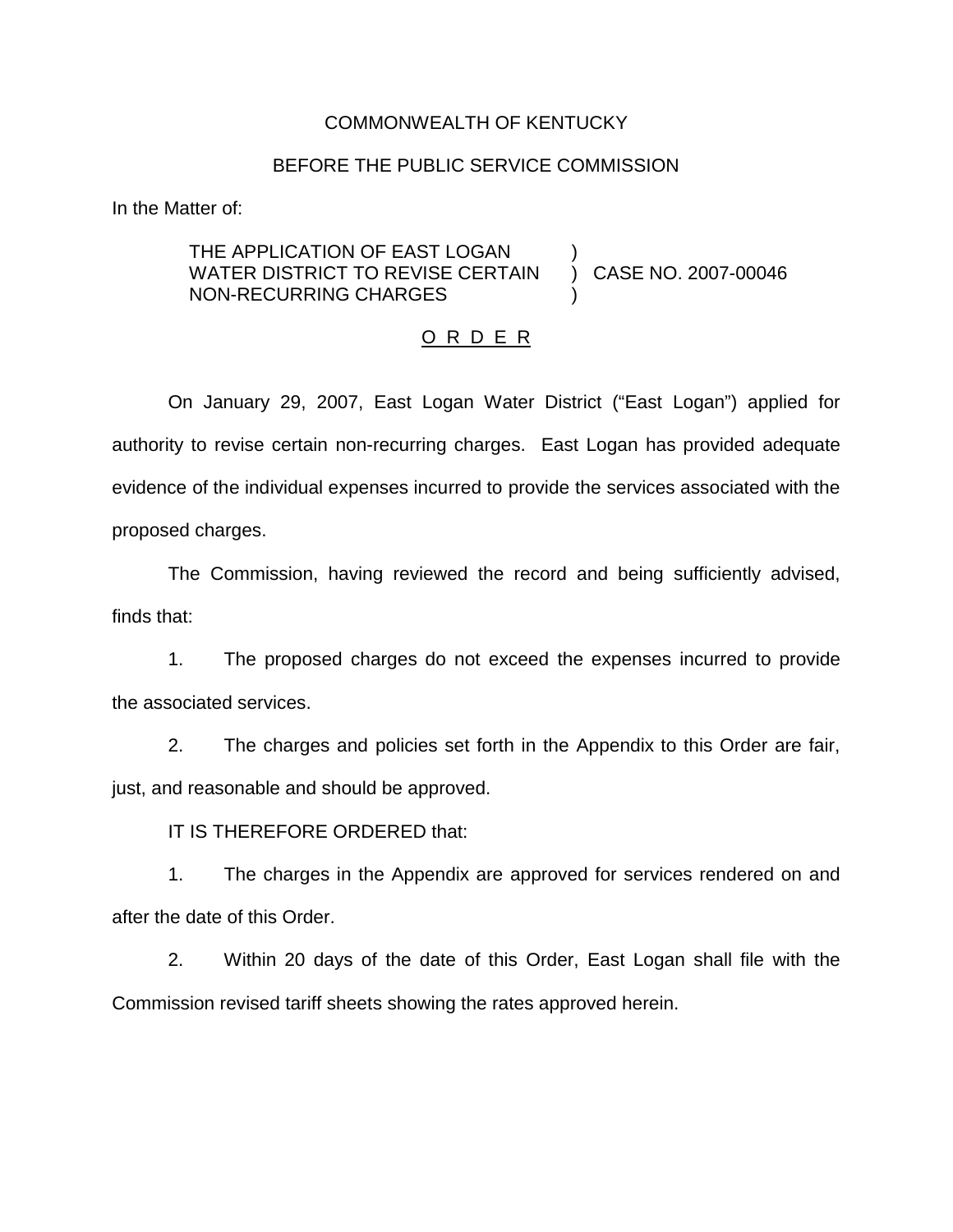Done at Frankfort, Kentucky, this 13<sup>th</sup> day of March, 2007.

By the Commission

ATTEST:

**Executive Director** 

Case No. 2007-00046